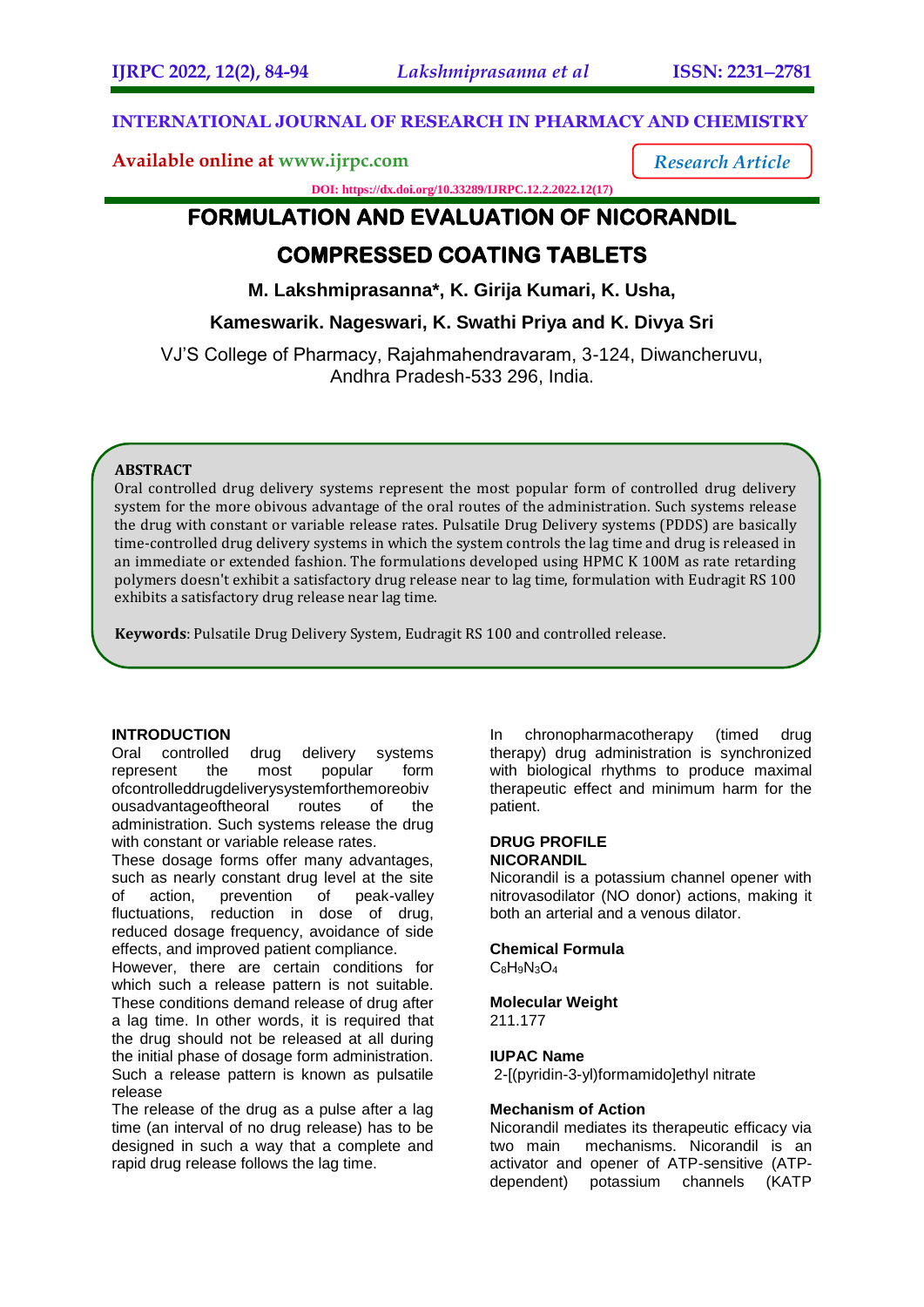channels) KATP channel- dependent membrane hyperpolarization can also lead to vasodilation via reduction in Ca2+ influx through the voltage-gated Ca2+ channels and regulation of intracellular Ca2+ mobilization in smooth muscle cells.

## **EXCIPIENT PROFILE**

It mainly contains 1.crosspovidone 2.hydroxypropyl methyl cellulose 3.Ethyl Cellulose 4.Eudragit S100 And Eudragit L100 5.Microcrystalline Cellulose 6.Purified Talc 7.MagnesiumSterate

#### **METHODOLOGY**

## **I. Analytical Method Development Preparation of buffers**

#### **a)Preparation of 0.1 N Hcl Solution**

0.1NHcl was prepared by diluting 8.5mL of concentrated Hydrochloric acid to 1000 mL distilled water.

## **b)Preparation of 6.8 pH phosphate buffer solution**

27.22g of monobasic potassium phosphate was weighed and diluted up to 1000 ml to get stock solution of monobasic potassium phosphate. 8g Sodium hydroxide was weighed and diluted upto 1000ml to get 0.2Msodium hydroxide solution.50ml of the monobasic potassium phosphate solution was taken from the stock solution in a 200-mLvolumetric flask and 22.4ml of sodium hydroxide solution from stock solution of 0.2M sodium hydroxide solution was added and then water was used to make up the volume.

#### **Formulation of Nicorandil PDDS tablets Preparation of core Tablets**

- $\triangleright$  All the excipients except Talc & Magnesium stearate were cosifted through # 40 ASTM & blended in a motor and pistle for 10min.
- > To the above mixture #60ASTMpassedTalc&Magnesiumste aratewere added & lubricated by blending in a motor and pistle for 5min

#### **Preparation of coating layer**

 $\triangleright$  All the excipients except Mg.stearate were cosifted through # 40ASTM & blended in a poly bag for 10min

#### **Compression coating of core tablet**

- $\triangleright$  Prepared coating layer was used for shell formation.
- $\triangleright$  Press coating of tablet was performed. Half the amount of powder from every formulation (one by one) were filled into the die to form a powder bed. In center core, tablet formulation is placed. Over this remaining half of the granules was filled into die and contents were compressed using concave punches of 10mm diameter. Hardness of tablet was maintained between 6 8 kg/ cm<sup>2</sup>.

## **II. EVALUATION OF TABLETS**

The formulated tablets were evaluated for the following Pre, post compression quality control studies and dissolution studies

#### **A) Pre-Compression studies**

#### **1. Angle of Repose**

It is defined as the maximum angle possible between the surface of a pile of powder and the horizontal plane.

**= tan-1 (h/r)**

## **2. Carr's Index**

Compressibility index of the powder blend was determined by Carr's compressibility index. It is a simple test to evaluate the BD and TD of a powder and the rate at which it packed down<sup>19</sup>. The formula for Carr's index is as below:

#### **3. Carr's Index**

Compressibility index of the powder blend was determined by Carr's compressibility index. It is a simple test to evaluate the BD and TD of a powder and the rate at which it packed down<sup>19</sup>. The formula for Carr's index is as below:

#### **Post compression studies 1.General appearance**

The formulated tablets were assessed for its general appearance and observations were made for shape, colour, texture and odour.

#### **2. Average weight/ Weight Variation**

20 tablets were selected and weighed collectively and individually. From the collective weight, average weight was calculated. Each tablet weight was then compared with average weight to assure whether it was within permissible limits or not. Not more than two of the individual weights deviated from the average weight by more than 7.5% for 300 mg tablets and none by more than double that percentage.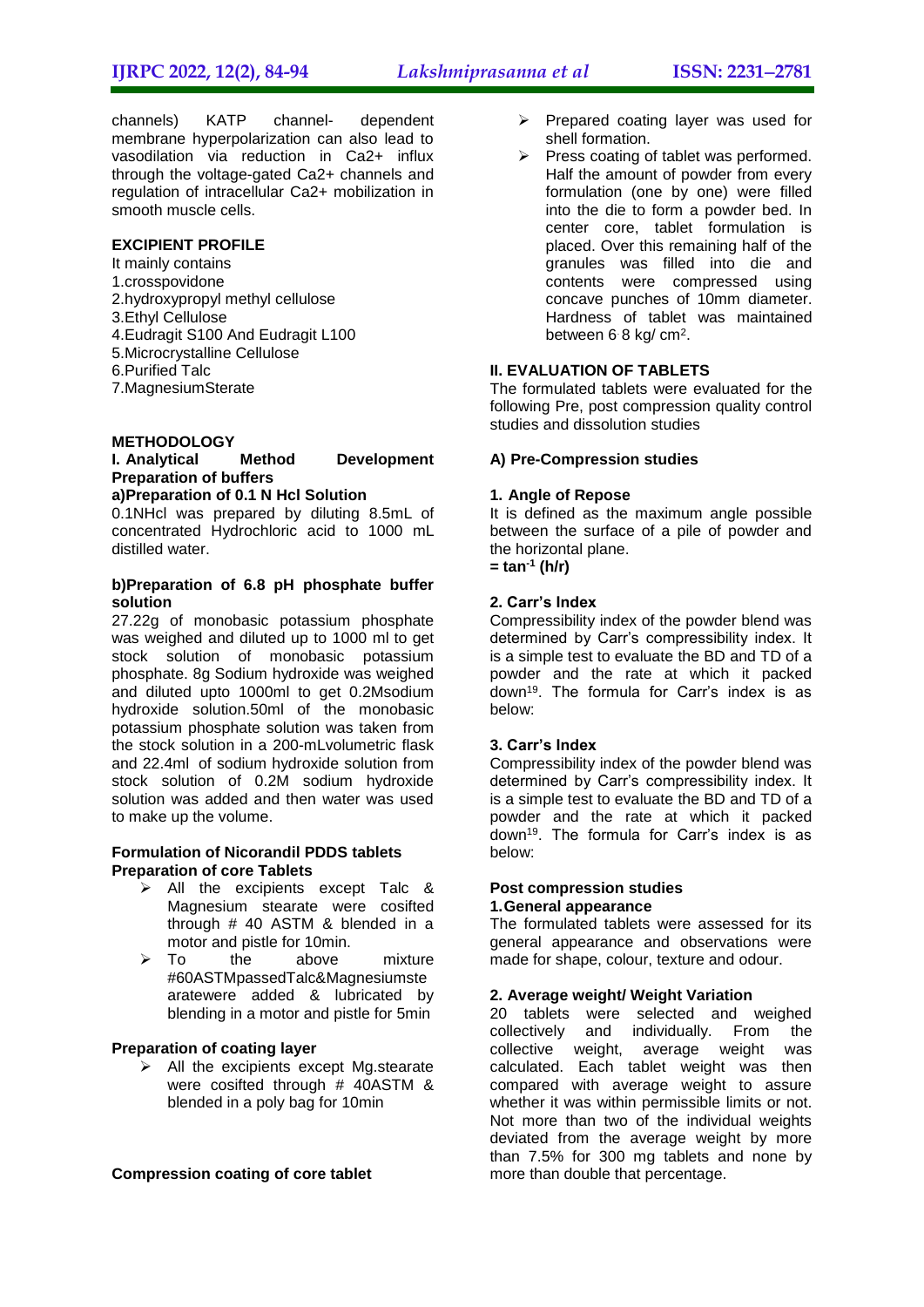## **Average weight = weight of 20 tablets**

## **3. Thickness**

Thickness of the tablets (n=3) was determined using a vernier calipers

**20**

## **4. Hardness test**

Hardness of the tablet was determined by using the Monsanto hardness tester(n=3) the lower plunger was placed in contact with the tablet and a zero reading was taken. The plunger was then forced against a spring by turning a threaded bolt until the tablet fractured. As the spring was compressed a pointer rides along a gauge in the barrel to indicate the force.

## **5. Friability test**

This test is performed to evaluate the ability of tablets to withstand abrasion in packing, handling and transporting. Initial weight of 20 tablets is taken and these are placed in the Friabilator, rotating at 25rpm for 4min.

#### **%Friability = [(W1-W2)/W1] X 100**

Where,  $W_1$ = weight of tablets before test,  $W_2$  = weight of tablets after test

## **2.In vitro Dissolution Study**

900ml of 0.1NHCl was placed in the vessel and the USP-II apparatus (Paddle method) was assembled. The medium was allowed to equilibrate to temperature of 37°C±0.5°C. A tablet was placed in the vessel and was covered; the apparatus was operated up to 2 hrs at 50 rpm. At definite time intervals, 5 ml of dissolution medium was withdrawn; filtered and again replaced with 5 ml of fresh medium to maintain sink conditions. Suitable dilutions were done with dissolution medium and were analyzed spectrophotometrically at  $\lambda_{\text{max}}$ =262 nm using a UV-spectrophotometer (Lab India). Then remove the 0.1N Hcl and replace with 6.8 phosphate buffer and continue the dissolution with the above procedure from 2<sup>nd</sup> hour.

#### **RESULTS AND DICUSSION**

#### **1. Construction of Standard calibration curve of Nicorandil in 0.1NHCl**

The absorbance of the solution was measured at 262nm, using UV spectrometer with 0.1NHCl as blank.The values are shown in table. A graph of absorbance Vs Concentration was plotted which indicated in compliance to Beer's law in the concentration range 3 to 15µg/ml.

## **2. Construction of Standard calibration**

 $\triangleright$  The thickness of tablets was found to be between 4.9-5.2mm.

## **curve of Nicorandil in 6.8 phosphate buffer**

The absorbance of the solution was measured at 262nm, using UV spectrometer with 6.8 as blank. The values are shown in table no 20. A graph of absorbance Vs Concentration was plotted which indicated in compliance to Beer's law in the concentration range 3 to 15µg/ml.

## **Inference**

The standard calibration curve of Nicorandil in 6.8 phosphate buffer showed good correlation with regression value of 0.999.

#### **Pre Compression studies Inference**

- $\triangleright$  The prepared tablets were evaluated for their flow properties; the results for
- the blends of compression tablets were shown in Table.
- $\triangleright$  The bulk density and the tapped density for all formulations were found to be almost similar.
- $\triangleright$  The Carr's index and Hausner's ratio were found to be in the range of  $\leq 18$ and 1.0 respectively, indicating good flow and compressibility of the blends.
- $\triangleright$  The angle of repose for all the formulations was found to be 11.14 which indicating passable flow (i.e. incorporation of glidant will enhance its flow).

#### **Post compression studies Inference**

- $\triangleright$  The blends prepared for direct compression of tablets were evaluated for their flow properties; the results for the blends of compression tablets were shown in Table:
- $\triangleright$  The bulk density and the tapped density for all formulations were found to be almost similar.
- > The Carr's index and Hausner's ratio were found to be in the range of  $\leq$ 18and1.0to1.23respectively, indicating good flow and compressibility of the blends.
- $\triangleright$  The angle of repose for all the formulations was found to be in the range of 25.35-34.96˚ which indicating passable flow (i.e. incorporation of glidant will enhance itsflow).

#### **Post compression studies of Nicorandil coating tablets Inference**

 $\triangleright$  The variation in weight was within the range of  $\pm 7.5\%$  complying with pharmacopoeia specifications of USP.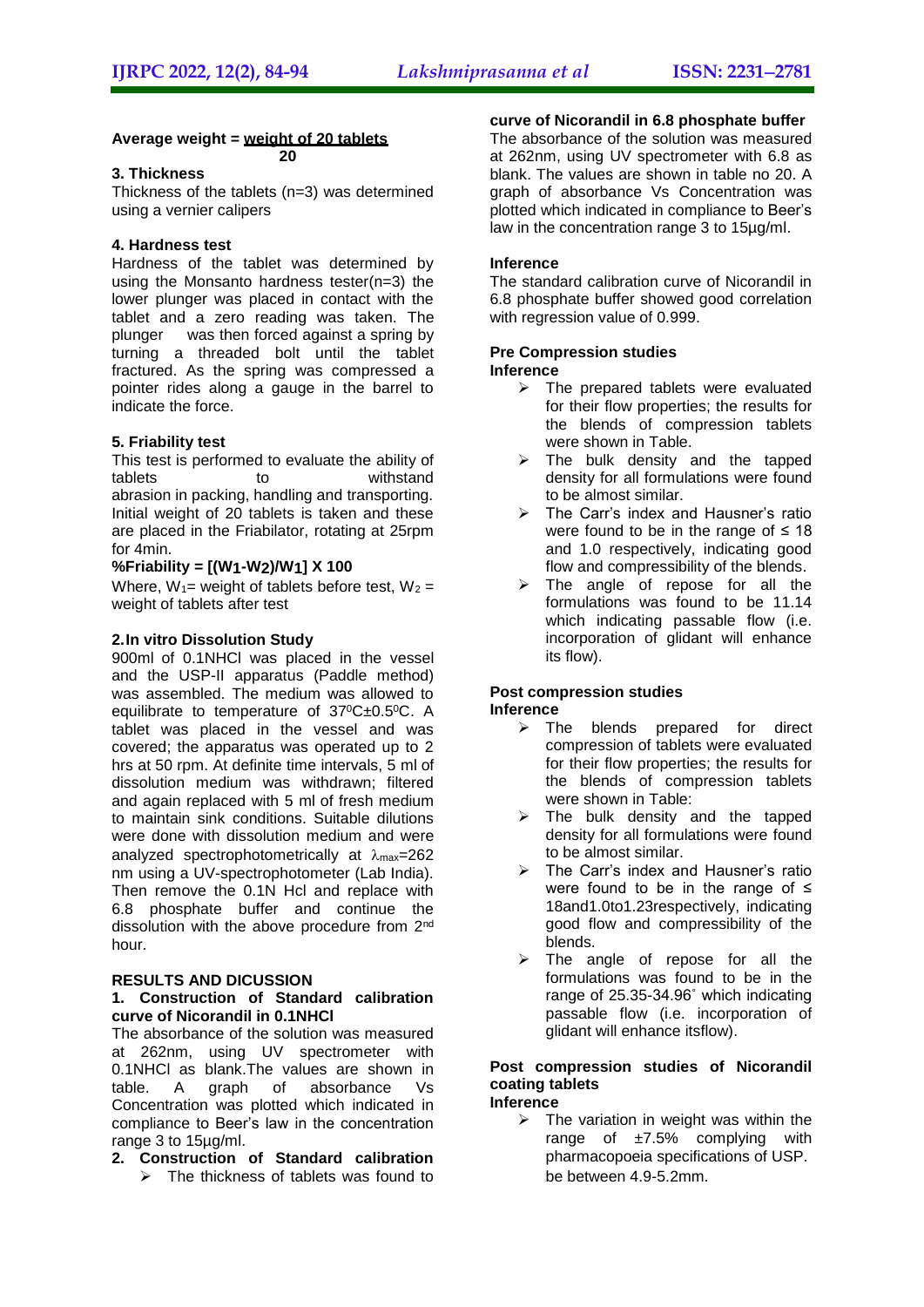- $\triangleright$  The hardness for different formulations was found to be between 5.56 to 6.63 kg/cm<sup>2</sup> , indicating satisfactory mechanical strength
- $\triangleright$  The friability was < 1.0% W/W for all the formulations, which is an indication of good mechanical resistance of the tablet.
- $\triangleright$  The drug content was found to be within limits 98 among the different control release polymers Eudragit RS 100 was showing highest drug release retarding capacity.
- $\triangleright$  F8 was showing the satisfactory<br>results and having better having sustainability.

## **SUMMARY AND CONCLUSION**

From the experimental data, it can be concluded that

Eudragit RS100 was respectively

showed better pulsatile drug release of Nicorandil.

- $\triangleright$  When drug: polymer concentration increases the release rate decreases this is because of reason when the concentration of polymer increases the diffusion path length increases<br>Formulated tablets showed
- $\triangleright$  Formulated satisfactory results for various Post compression evaluation parameters like: tablet thickness, hardness, weight variation, content uniformity and *in vitro* drugr elease.
- FormulationF8gavebetterpulsatiledrugreleaseandincomparisont othe other formulations.
- $\triangleright$  The most probable mechanism for the drug release pattern from the formulation was Anomalous (Non-Fickian) diffusion.

#### **Table 1: Formulation of core tablets for inner and outer**

| <b>Ingredients</b> | IRT |
|--------------------|-----|
| Nicorandil         | 10  |
| Crospovidone       | 5   |
| MCC                | 81  |
| Talc               | 2   |
| Magnesium stearate | 2   |
| Total weight (mg)  | 100 |

| <b>INGREDIENTS</b>                                    | F1  | F2 | F <sub>3</sub> | F4 | F5                                      | F6 |    | F8 | F9  |
|-------------------------------------------------------|-----|----|----------------|----|-----------------------------------------|----|----|----|-----|
| <b>HPMC K15M</b>                                      | 60  | 75 | 90             |    |                                         |    |    |    |     |
| Ethyl cellulose                                       |     |    |                | 60 | 75                                      | 90 |    |    |     |
| Eudragit RS 100                                       |     |    |                |    |                                         |    | 60 | 75 | 90  |
| <b>MCC</b>                                            | 180 |    |                |    | 165   150   180   165   150   180   165 |    |    |    | 150 |
| Talc                                                  | 6   | 6  | 6              | 6  | 6                                       | 6  | 6  | 6  | 6   |
| Mg. Stearate                                          |     | 4  | 4              | 4  |                                         |    |    |    | 4   |
| Total Weight (mg) 250 250 250 250 250 250 250 250 250 |     |    |                |    |                                         |    |    |    |     |

#### **Table 2: Preparation of coating layer**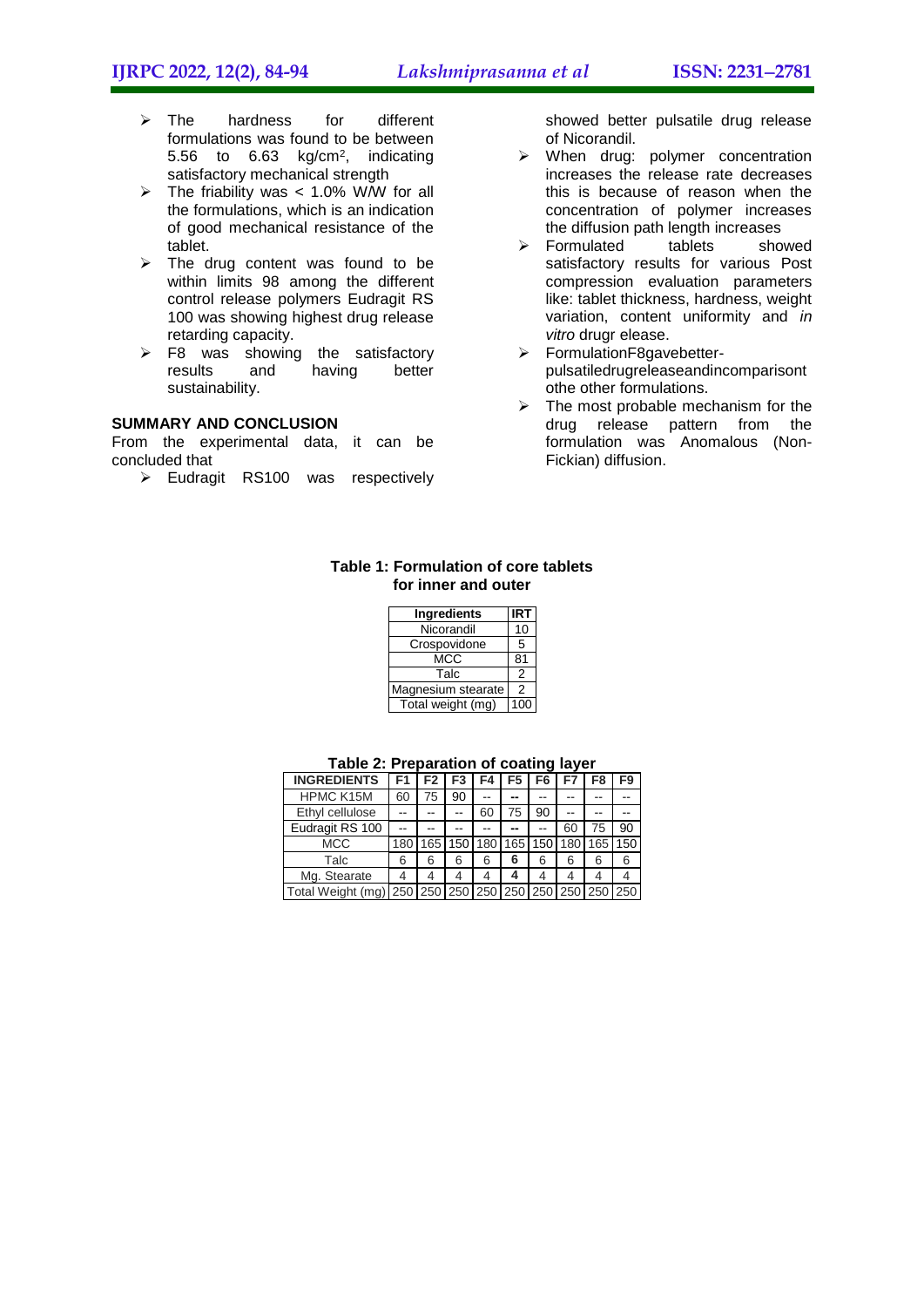| <b>Parameter</b>             | <b>Details</b>                          |
|------------------------------|-----------------------------------------|
| <b>Dissolution apparatus</b> | USP - Type II (paddle)                  |
| Medium                       | 0.1N HCl. upto 2hrs and                 |
|                              | 6.8 phosphate buffer 3hr-8hr            |
| Volume                       | 900 ml                                  |
| Speed                        | 50 rpm                                  |
| Temperature                  | $37 \pm 0.5$ °C                         |
| Sample volume withdrawn      | 5 <sub>ml</sub>                         |
| Time points                  | 1,2,3, 4, 5, 6, 7 and 8hrs              |
| Analytical method            | <b>Ultraviolet Visible Spectroscopy</b> |
| max                          | 262 nm                                  |

#### **Table 3: Dissolution parameters**

# **Table 4: Standard Calibration graph values of**

| Nicorandil in 0.1N Hcl at 262 nm |                   |
|----------------------------------|-------------------|
| Concentration (µg/ml)            | <b>Absorbance</b> |
|                                  | 0.079             |
| หิ                               | 0.155             |
| g                                | 0.233             |
| 12                               | 0.309             |
| 15                               | 0.393             |

## **Table 5: Standard Calibration graph values of Nicorandil 6.8 phosphate buffer at 262 nm**

| Concentration (µg/ml) | <b>Absorbance</b> |
|-----------------------|-------------------|
|                       | 0.076             |
|                       | 0.159             |
|                       | 0.262             |
| 12                    | 0.304             |
| 15                    | 0.381             |

#### **Table 6: Pre compression studies of Nicorandil core tablets**

| <b>Bulk density</b><br>(Ka/cm <sup>3</sup> ) | <b>Tapped density</b><br>(Ka/cm <sup>3</sup> ) | <b>Cars index</b> | <b>Hausners</b><br>ratio | Angle of repose (° |  |
|----------------------------------------------|------------------------------------------------|-------------------|--------------------------|--------------------|--|
| 0.37                                         | 0.41                                           | 9.75              |                          | 11.14              |  |

## **B) Post compression studies**

#### **Table 7: Post compression studies of Nicorandil core tablets**

| % Weight variation | <b>Thickness</b> | % Friability | %Drug Content | Hardness (Kg/cm <sup>2</sup> ) |
|--------------------|------------------|--------------|---------------|--------------------------------|
| Pass               | 3.03             | 0.132        | 99.6          | 3.63                           |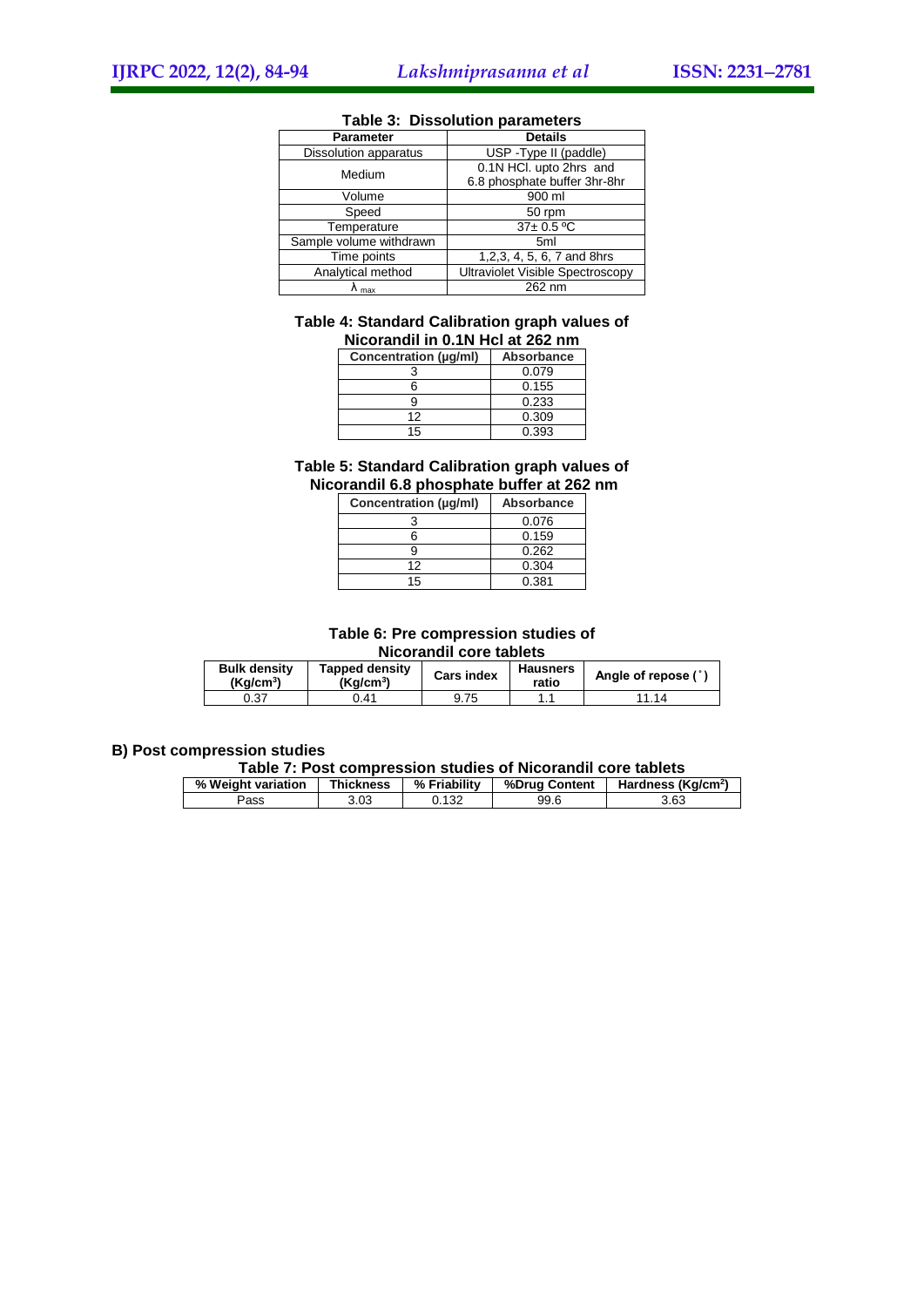| <b>Formulation</b><br>Code | <b>Bulk density</b><br>(Kg/cm <sup>3</sup> ) | Tapped<br>density<br>(Kg/cm <sup>3</sup> ) | <b>Cars index</b> | <b>Hausners ratio</b> | Angle of repose (°) |
|----------------------------|----------------------------------------------|--------------------------------------------|-------------------|-----------------------|---------------------|
| F1                         | 0.40                                         | 0.48                                       | 16                | 1.2                   | 32.73               |
| F <sub>2</sub>             | 0.39                                         | 0.48                                       | 18                | 1.23                  | 34.96               |
| F3                         | 0.50                                         | 0.58                                       | 13                | 1.16                  | 28.58               |
| F4                         | 0.44                                         | 0.50                                       | 12                | 1.1                   | 27.92               |
| F5                         | 0.37                                         | 0.41                                       | 9.75              | 1.1                   | 25.35               |
| F6                         | 0.37                                         | 0.41                                       | 9.75              | 1.1                   | 33.14               |
| F7                         | 0.36                                         | 0.39                                       | 7.6               | 1.0                   | 27.03               |
| F8                         | 0.41                                         | 0.45                                       | 8.8               | 1.0                   | 31.85               |
| F9                         | 0.39                                         | 0.48                                       | 18                | 1.23                  | 28.96               |

## **Table 8: Pre compression studies of Nicorandil compressed coating tablets**

## **Table 9: Post compression studies of Nicorandil coating tablets**

| <b>Formulation</b><br>Code | % weight<br>variation | <b>Thickness</b><br>(mm) | % Friability | %Drug<br><b>Content</b> | <b>Hardness</b><br>(Kq/cm <sup>2</sup> ) |
|----------------------------|-----------------------|--------------------------|--------------|-------------------------|------------------------------------------|
| F1                         | Pass                  | 5.06                     | 0.145        | 98.9                    | 5.62                                     |
| F <sub>2</sub>             | Pass                  | 4.92                     | 0.116        | 100.6                   | 5.72                                     |
| F3                         | Pass                  | 5.01                     | 0.144        | 101.3                   | 5.56                                     |
| F4                         | Pass                  | 5.03                     | 0.157        | 101.2                   | 6.03                                     |
| F <sub>5</sub>             | Pass                  | 5.07                     | 0.621        | 100.1                   | 6.00                                     |
| F6                         | Pass                  | 5.1                      | 0.157        | 100.4                   | 6.63                                     |
| F7                         | Pass                  | 4.98                     | 0.231        | 99.2                    | 5.97                                     |
| F8                         | Pass                  | 5.14                     | 0.183        | 100.4                   | 5.83                                     |
| F9                         | Pass                  | 5.06                     | 0.169        | 99.5                    | 5.98                                     |

## **Table 10: Dissolution data of Nicorandil colon targeted Tablets**

| Time (Hrs) | F1 | F <sub>2</sub> | F <sub>3</sub> | F4 | F <sub>5</sub> | F <sub>6</sub> | F7 | F8 | F9 |
|------------|----|----------------|----------------|----|----------------|----------------|----|----|----|
|            |    |                |                | 0  |                | U              | 0  |    |    |
|            | ი  |                |                | ი  |                | U              | 0  | O  |    |
| ⌒          | ŋ  |                |                | 23 |                | U              | 0  | 0  |    |
| 3          | 61 | 48             | 32             | 68 | 5              | ი              | 0  | O  |    |
|            | 97 | 99             | 87             | 99 | 39             | $\overline{2}$ |    | O  |    |
| 5          |    |                | 98             |    | 78             | 11             | 52 | O  |    |
| 6          |    |                |                |    | 99             | 44             | 99 |    |    |
|            |    |                |                |    |                | 99             |    | 38 |    |
|            |    |                |                |    |                |                |    | 99 | 16 |

| Table 11: R <sup>2</sup> and 'n' result table |  |  |  |  |
|-----------------------------------------------|--|--|--|--|
|-----------------------------------------------|--|--|--|--|

|  | <b>Formulation code</b> |            | 'n' value          |         |        |       |
|--|-------------------------|------------|--------------------|---------|--------|-------|
|  |                         | Zero order | <b>First order</b> | Hiauchi | Peppas |       |
|  | F8                      | 0.478      | 0.354              | 0.299   | 0.365  | 1.651 |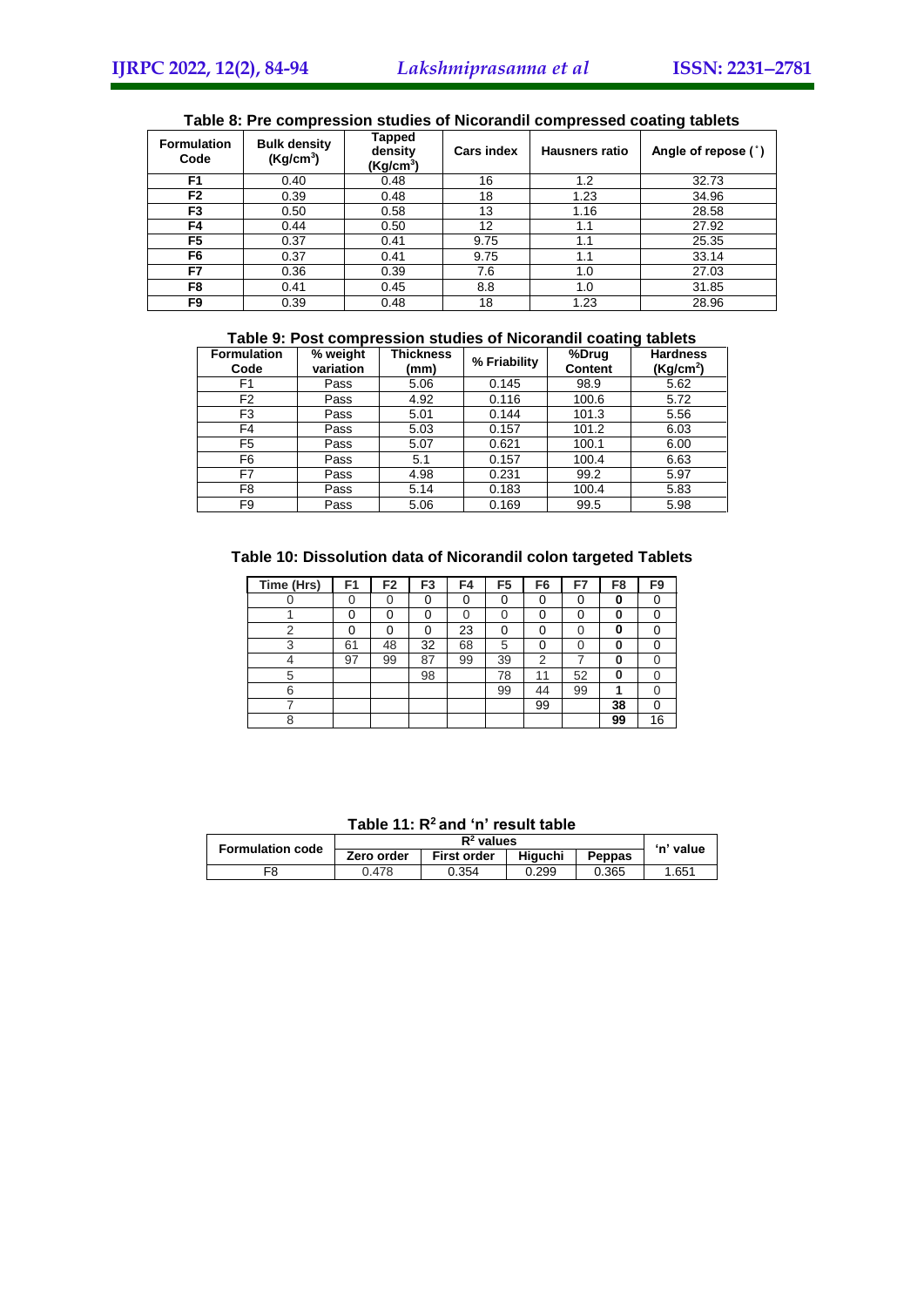





**in 6.8 phosphate buffer at 262nm**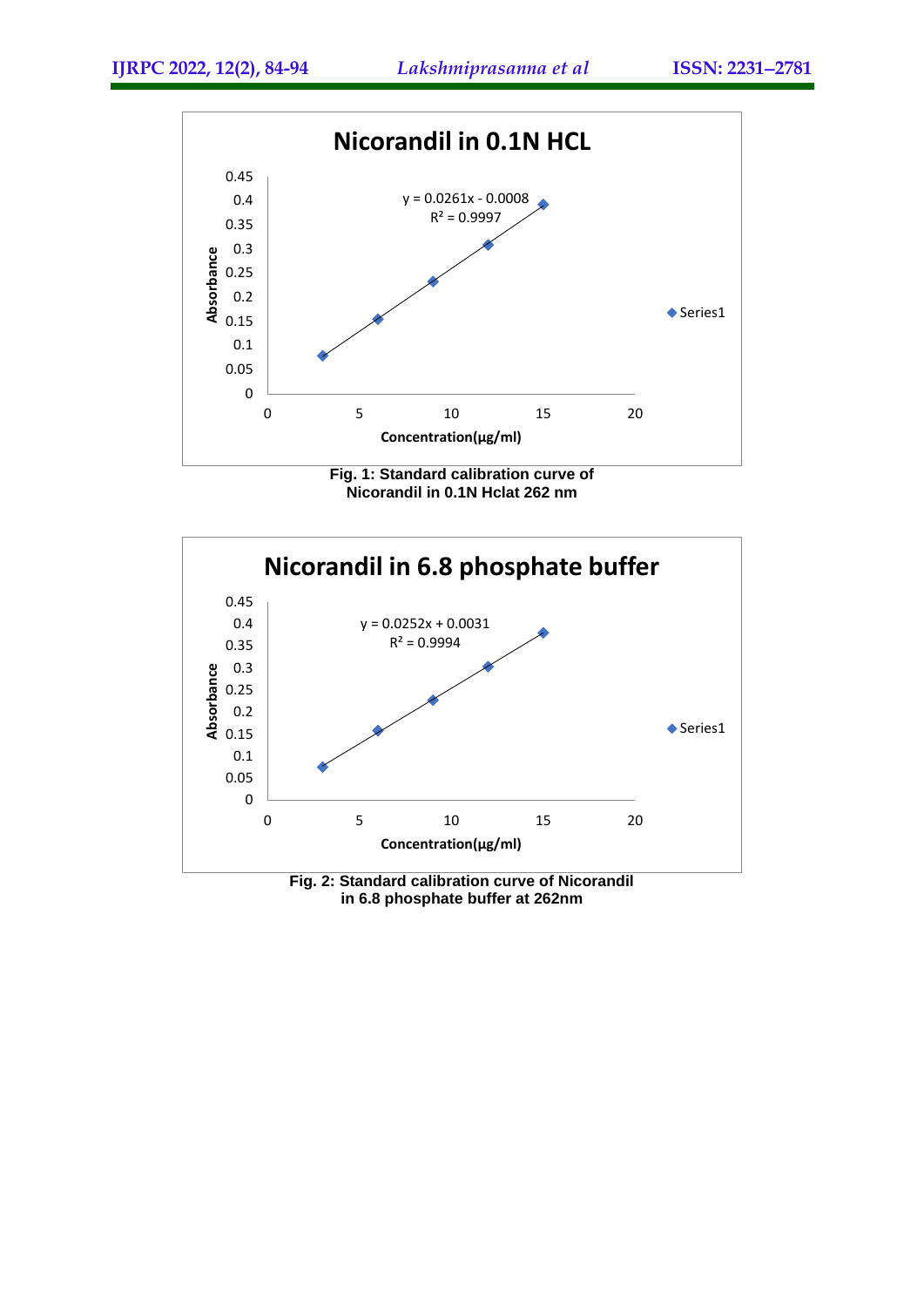





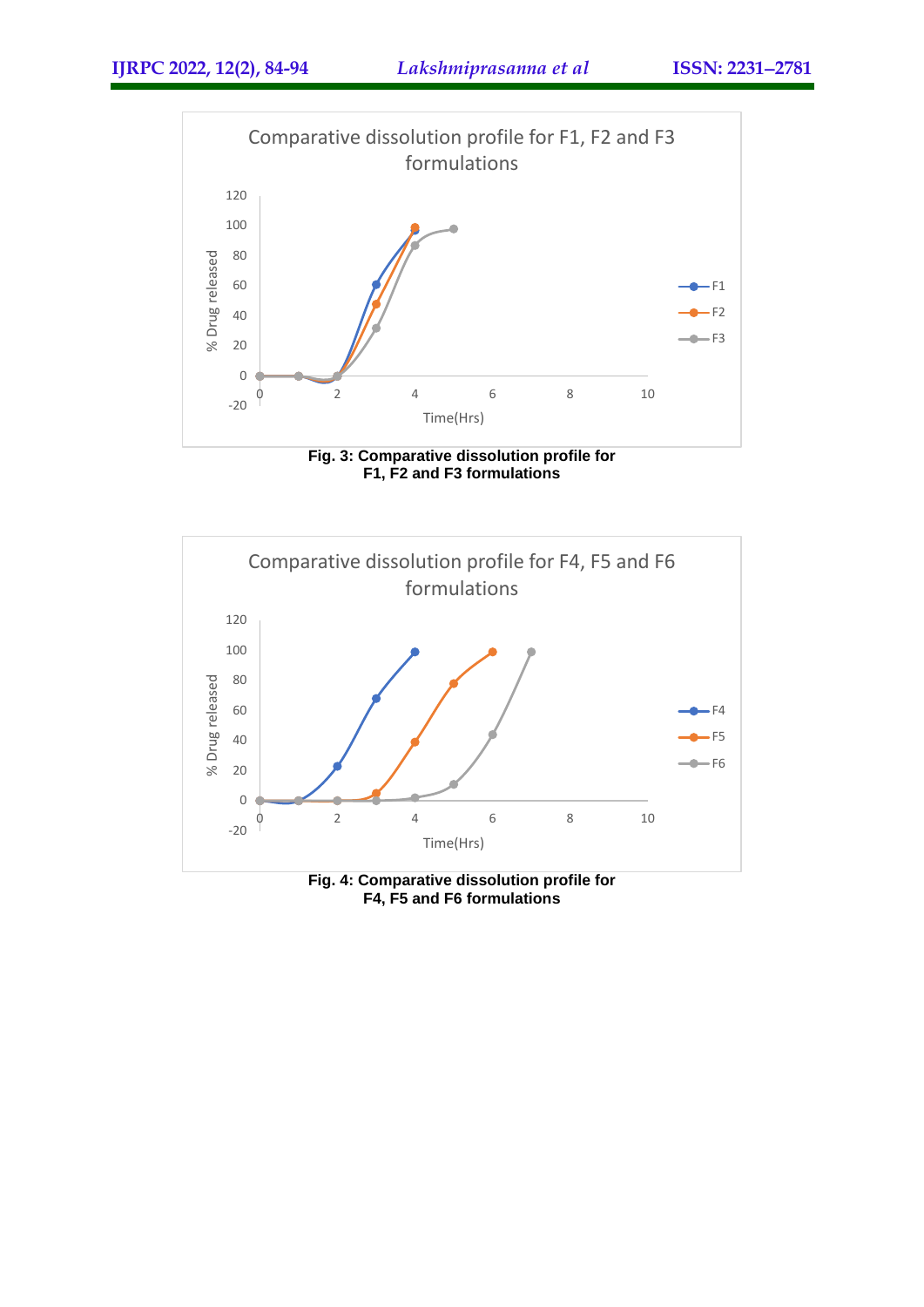

**Fig. 5: Comparative dissolution profile for F7, F8 and F9 formulations**



**Fig. 6: Zero order plot for best formulation F8**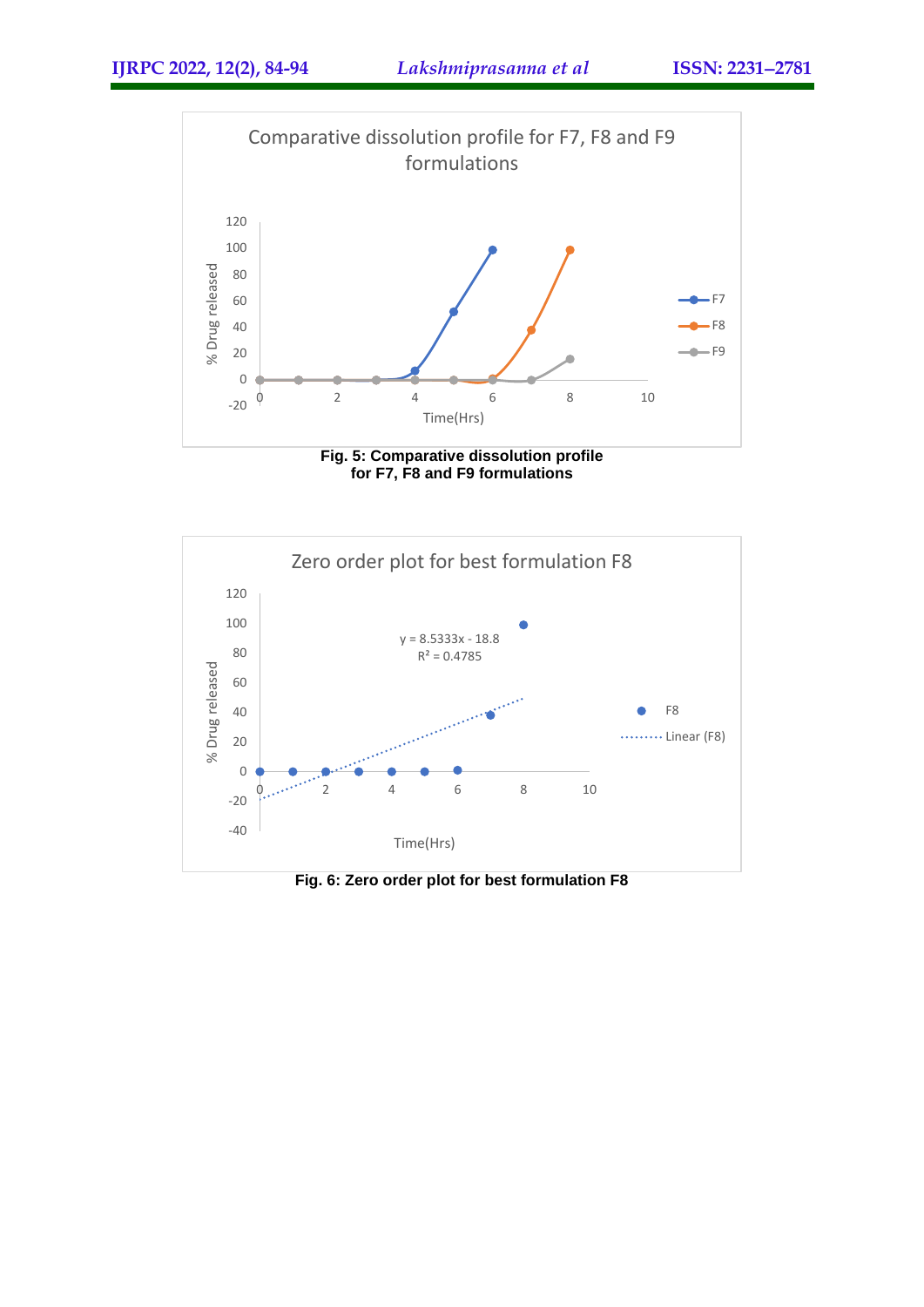

**Fig. 7: First order plot for best formulation F8**



**Fig. 8: Higuchi plot for best formulation F8**